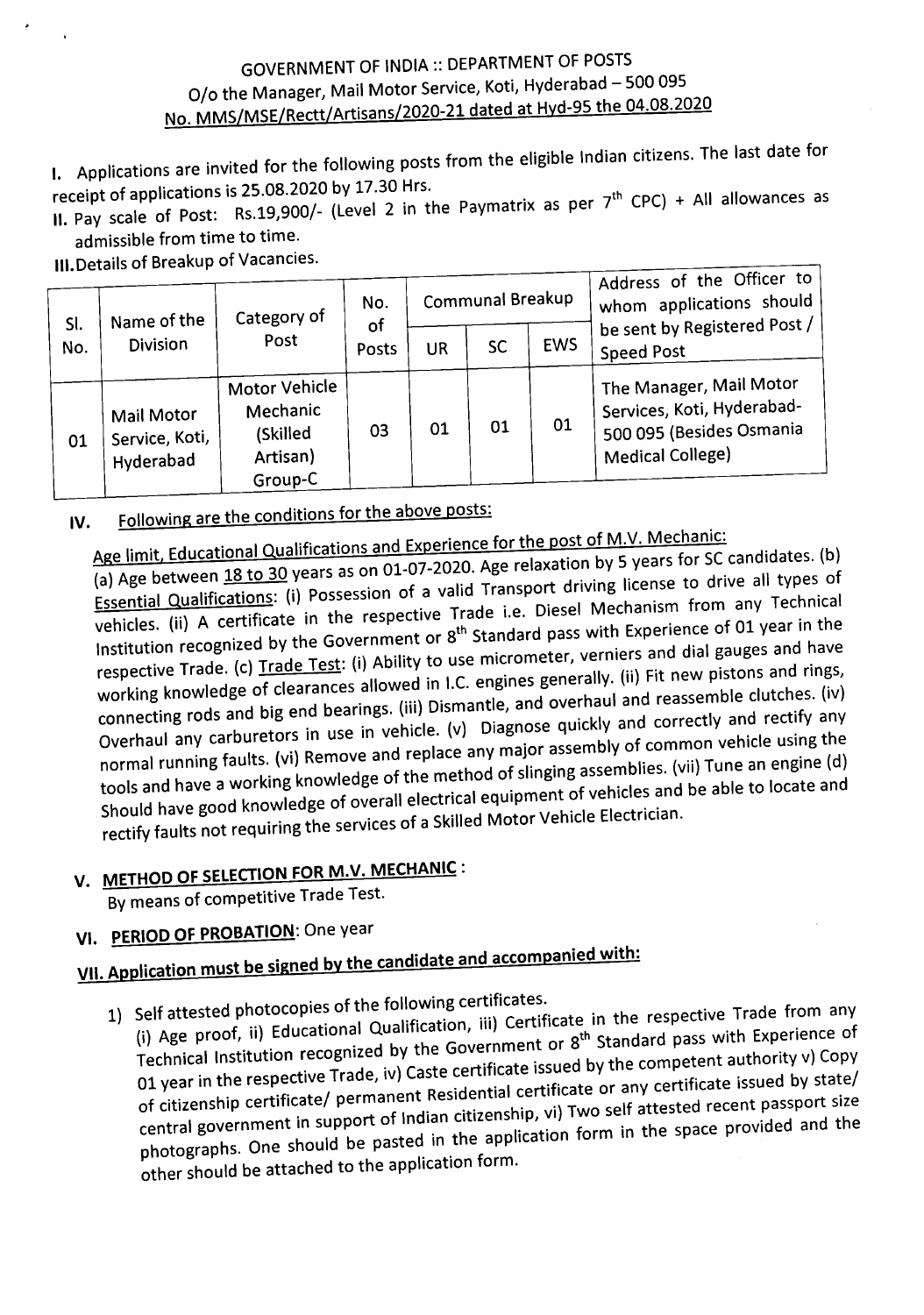### VIII. Special Instructions to the Applicants:

(1) Original Certificates should not be submitted. Only self attested copies should be sent along with the application. (2) The application should be sent in an envelope superscripting the post applied for addressing to "The Manager, Mail Motor Servce, Koti, Hyderabad - 500 095" and should reach on or before 25.08.2020 by 17.30 hrs by Regd. Post / Speed Post only and other means will be rejected. (3) The applications received after due date will not be considered. (4) Only selected candidate will be informed. No correspondence will be entertained with others. Incomplete applications are liable to be rejected. No intimations will be sent in this regard. Applications received after due date, will be summarily rejected. (5) No allowances and expenses will be paid for attending the test and their stay at Hyderabad. The candidates will have to bear the cost. (6) The vacancies notified are subject to change without assigning any reasons and Department reserves the right to cancel the recruitment if so warranted.

 $\overline{\phantom{a}}$ r

Mail Motor Service Hyderabad - 500 095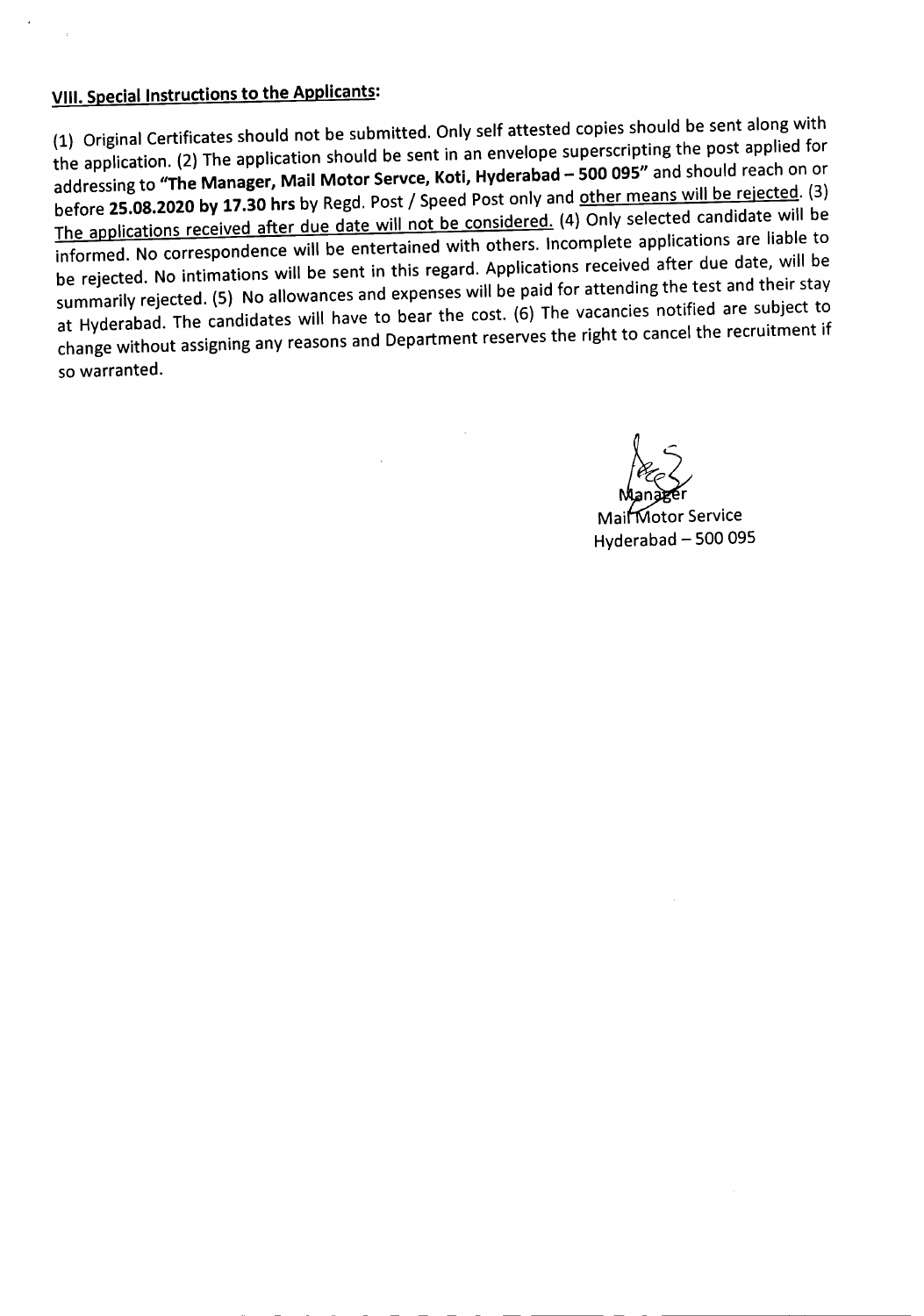**APPLICATION FORMAT**

 $\hat{\boldsymbol{\theta}}$ 

 $\sim$   $\lambda$ 

Passport size

|                                                                                             |                | photograph                           |
|---------------------------------------------------------------------------------------------|----------------|--------------------------------------|
|                                                                                             |                | duly attested                        |
| 1. Name of the Applicant<br>(In BLOCK LETTERS)                                              |                | by self                              |
| 2. Father's name                                                                            |                |                                      |
|                                                                                             |                |                                      |
| 3. Citizenship                                                                              |                |                                      |
| 4. Post applied for                                                                         |                |                                      |
| 5. Permanent Address                                                                        |                |                                      |
|                                                                                             |                |                                      |
| 6. Address for correspondence                                                               |                |                                      |
|                                                                                             |                |                                      |
| 7. Date of Birth                                                                            |                |                                      |
| 8. Age as on 01-07-2020                                                                     |                |                                      |
| (in years, months, days)                                                                    |                | Are you a member of UR/EWS/SC (Tick) |
| If yes, candidate should submit caste certificate for SC and Income & Asset certificate for |                |                                      |
| Economically Weaker Section (EWS) issued by the Competent Authority in the precribed format |                |                                      |
| (Formats enclosed)                                                                          |                |                                      |
| 10. Educational Qualifications                                                              |                |                                      |
| 11. Technical Qualification/ITI Certificate                                                 |                |                                      |
| 12. Technical Experience                                                                    |                |                                      |
|                                                                                             |                |                                      |
| 13. Particulars of Heavy Motor Vehicle<br>Driving License with validity period              | $\ddot{\cdot}$ |                                      |
|                                                                                             |                |                                      |
| 14. Any other relevant information                                                          | $\ddot{\cdot}$ |                                      |
|                                                                                             |                |                                      |
| Enclosures: All self attested certificates.                                                 |                |                                      |

Signature of the Candidate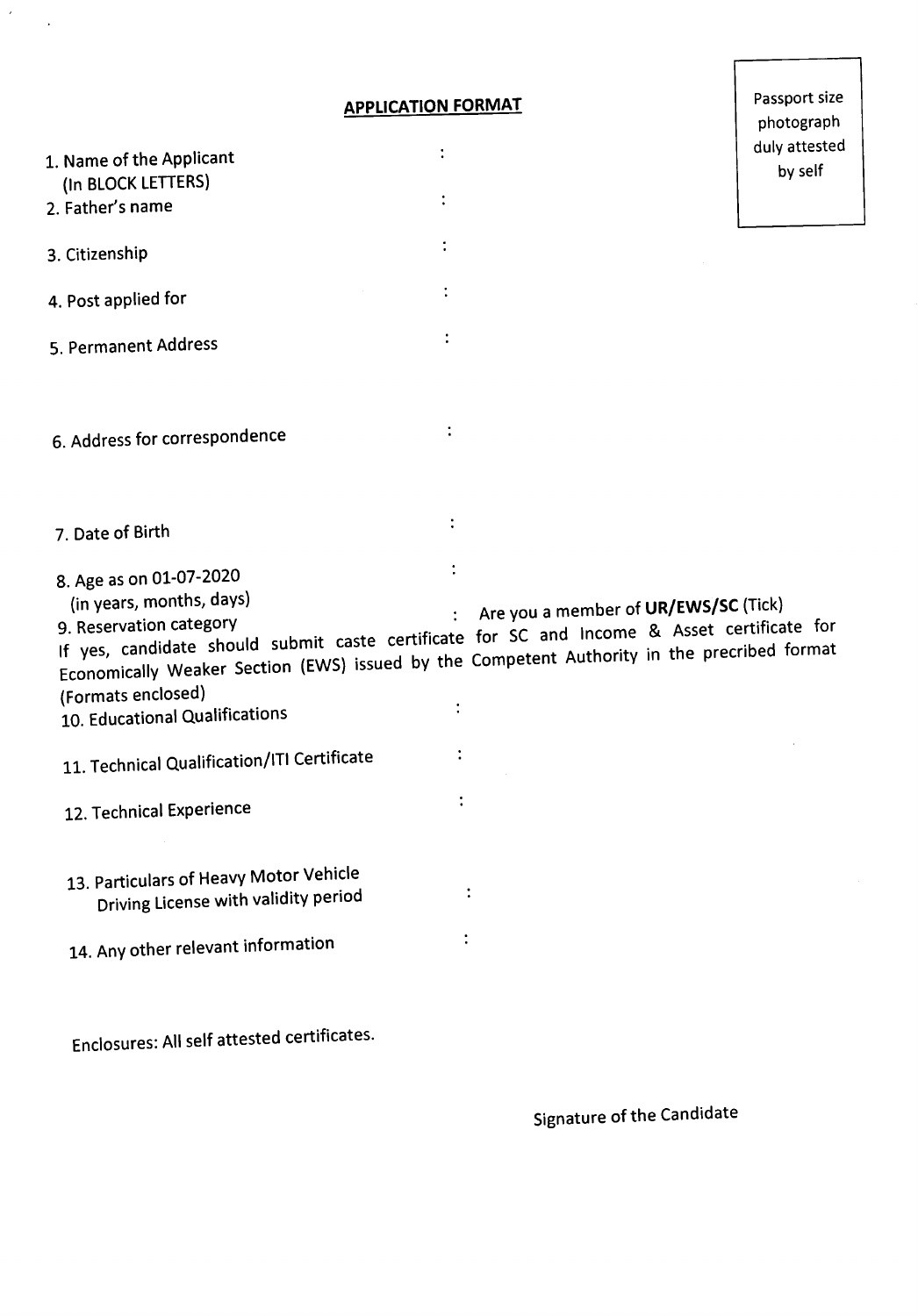Annexure-I

#### Government of ............................. (Name & Address of the authority issuing the certificate)

## INCOME & ASSETS CERTIFICATE TO BE PRODUCED BY ECONOMICALLY WEAKER SECTIONS

|                                                                                                                               | Date:<br>the control of the company of                                                                                                                                                                                                                                                                                                                                               |
|-------------------------------------------------------------------------------------------------------------------------------|--------------------------------------------------------------------------------------------------------------------------------------------------------------------------------------------------------------------------------------------------------------------------------------------------------------------------------------------------------------------------------------|
|                                                                                                                               | Post Office_____________ District___________ in the State/Union Territory<br>Pin code____________ whose photograph is attested below belongs to Economically<br>Weaker Sections, since the gross annual income* of his/her 'family'** is below Rs.8 lakh (Rupees Eight<br>Lakh only) for the financial Year____________. His /Her family does not own or posses any of the following |
| assets***<br>5 acres of agricultural land and above.<br>ŧ.<br>Residential flat of 1000 sq. ft and above.<br>H.<br>III.<br>IV. | Residential plot of 100 sq. yards and above in notified Municipalities.<br>Residential plot of 200 sq. yards and above in areas other than the notified municipalities.<br>Shri/Smt./Kumari__________________________belongs to the__________ caste which is not<br>recognized as a Scheduled Caste, Schedules Tribe and Other Backward Classes (Central List).                      |

Signaturewith sealof office \_ Name \_\_\_

Designation\_

Recent Passport size attested photograph of the applicant

\*Note 1: Income covered all sources i.e. salary, agriculture, business, profession, etc.

..... The terms "Family" for this purpose include the person, who seeks benefits of reservation, his/her parents and siblings below the age of 18 years as also his/her spouse and children on below the

ageof 18 years. ...... Note 3 : The property held by a "Family" in different locations or different places/Citieshave been clubbed while applying the land or property holding test to determine EWS status.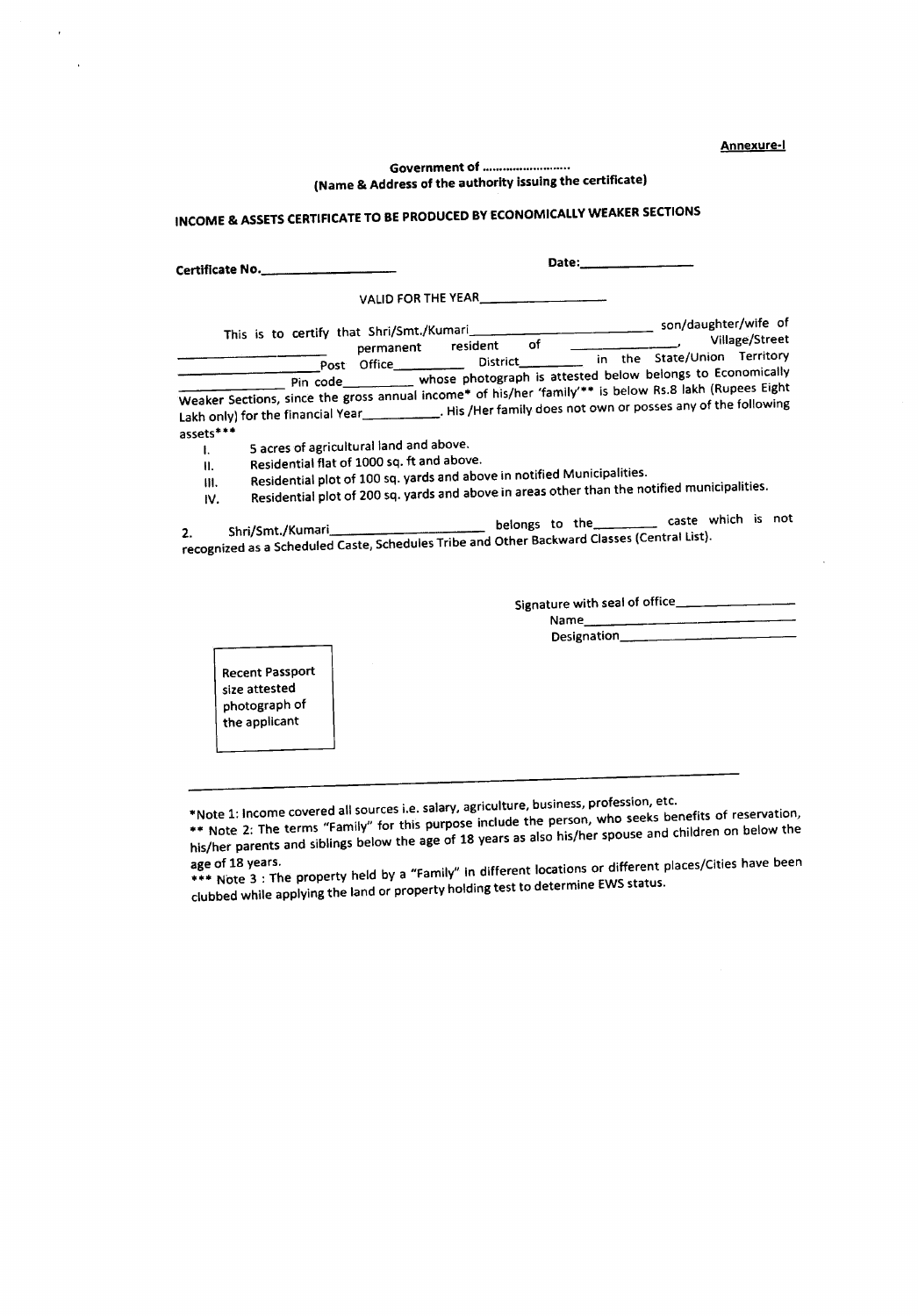#### FORM OF CASTE CERTIFICATE (SC/ST)

 $\begin{bmatrix} \frac{\partial \mathcal{L}}{\partial x} & \mathcal{L} \mathcal{L} \\ \frac{\partial \mathcal{L}}{\partial x} & \frac{\partial \mathcal{L}}{\partial y} \end{bmatrix}$ 

0.32732733

医异体静脉瘤 医心脏

The form of certificate to be produced by Scheduled Caste/Scheduled Tribes candidates applying for appointment to posts under the Government of India

| Caste/Tribe* which is recognised as a Scheduled Caste/Scheduled Tribe* under:-                                                                                                                                                                                                                                                                                                                                                                                                                                                                                                                                                                                                                                                                                                                                                                                                                                                                                                                                                                                                                                                                                                                                                                                                                                                                                                                                                                                                                                                                                                                                                                                                                                                                                                                                                                                                                                                                                                                                                                                                                                                                                                                               |          |
|--------------------------------------------------------------------------------------------------------------------------------------------------------------------------------------------------------------------------------------------------------------------------------------------------------------------------------------------------------------------------------------------------------------------------------------------------------------------------------------------------------------------------------------------------------------------------------------------------------------------------------------------------------------------------------------------------------------------------------------------------------------------------------------------------------------------------------------------------------------------------------------------------------------------------------------------------------------------------------------------------------------------------------------------------------------------------------------------------------------------------------------------------------------------------------------------------------------------------------------------------------------------------------------------------------------------------------------------------------------------------------------------------------------------------------------------------------------------------------------------------------------------------------------------------------------------------------------------------------------------------------------------------------------------------------------------------------------------------------------------------------------------------------------------------------------------------------------------------------------------------------------------------------------------------------------------------------------------------------------------------------------------------------------------------------------------------------------------------------------------------------------------------------------------------------------------------------------|----------|
| @ The Constitution (Scheduled Castes) Order, 1950<br>@ The Constitution (Scheduled Tribes) Order, 1950<br>@ The Constitution (Scheduled Castes) Union Territories Order, 1951<br>@ The Constitution (Scheduled Tribes) Union Territories Order, 1951<br>[as amended by the Scheduled Castes and Scheduled Tribes List (Modification) Order,<br>1956; the Bombay Reorganisation Act, 1960, the Punjab Reorganisation Act, 1966, the<br>State of Himachal Pradesh Act, 1970, the North Eastern Areas (Reorganisation) Act,<br>1971, the Scheduled Castes and Scheduled Tribes Order (Amendment) Act, 1976., the<br>State of Mizoram Act, 1986, the State of Arunachal Pradesh Act, 1986 and the Goa,<br>Daman and Diu (Reorganisation) Act, 1987.]<br>@ The Constitution (Jammu and Kashmir) Scheduled Castes Order, 1956<br>@ The Constitution (Andaman and Nicobar Islands) Scheduled Tribes Order, 1959 as<br>amended by the Scheduled Castes and Scheduled Tribes Order (Amendment) Act, 1976<br>@ The Constitution (Dadar and Nagar Haveli) Scheduled Castes Order, 1962<br>@ The Constitution (Dadar and Nagar Haveli) Scheduled Tribes Order, 1962<br>@ The Constitution (Pondicherry) Scheduled Castes Order, 1964<br>@ The Constitution (Uttar Pradesh) Scheduled Tribes Order, 1967<br>@ The Constitution (Goa, Daman and Diu) Scheduled Castes Order, 1968<br>@ The Constitution (Goa, Daman and Diu) Scheduled Tribes Order, 1968<br>@ The Constitution (Nagaland) Scheduled Tribes Order, 1970<br>@ The Constitution (Sikkim) Scheduled Castes Order, 1978<br>@ The Constitution (Sikkim) Scheduled Tribes Order, 1978<br>@ The Constitution (Jammu & Kashmir) Scheduled Tribes Order, 1989<br>@ The Constitution (SC) Order (Amendment) Act, 1990<br>@ The Constitution (ST) Order (Amendment) Act, 1991<br>@ The Constitution (ST) Order (Second Amendment) Act, 1991<br>@ The Scheduled Castes and Scheduled Tribes Orders (Amendment) Act 2002<br>@ The Constitution (Scheduled Castes) Order (Amendment) Act, 2002<br>@ The Constitution (Scheduled Castes and Scheduled Tribes) Orders (Amendment) Act,<br>@ The Constitution (Scheduled Castes) Orders (Second Amendment)Act, 2002<br>2002 | Contd2/- |
|                                                                                                                                                                                                                                                                                                                                                                                                                                                                                                                                                                                                                                                                                                                                                                                                                                                                                                                                                                                                                                                                                                                                                                                                                                                                                                                                                                                                                                                                                                                                                                                                                                                                                                                                                                                                                                                                                                                                                                                                                                                                                                                                                                                                              |          |